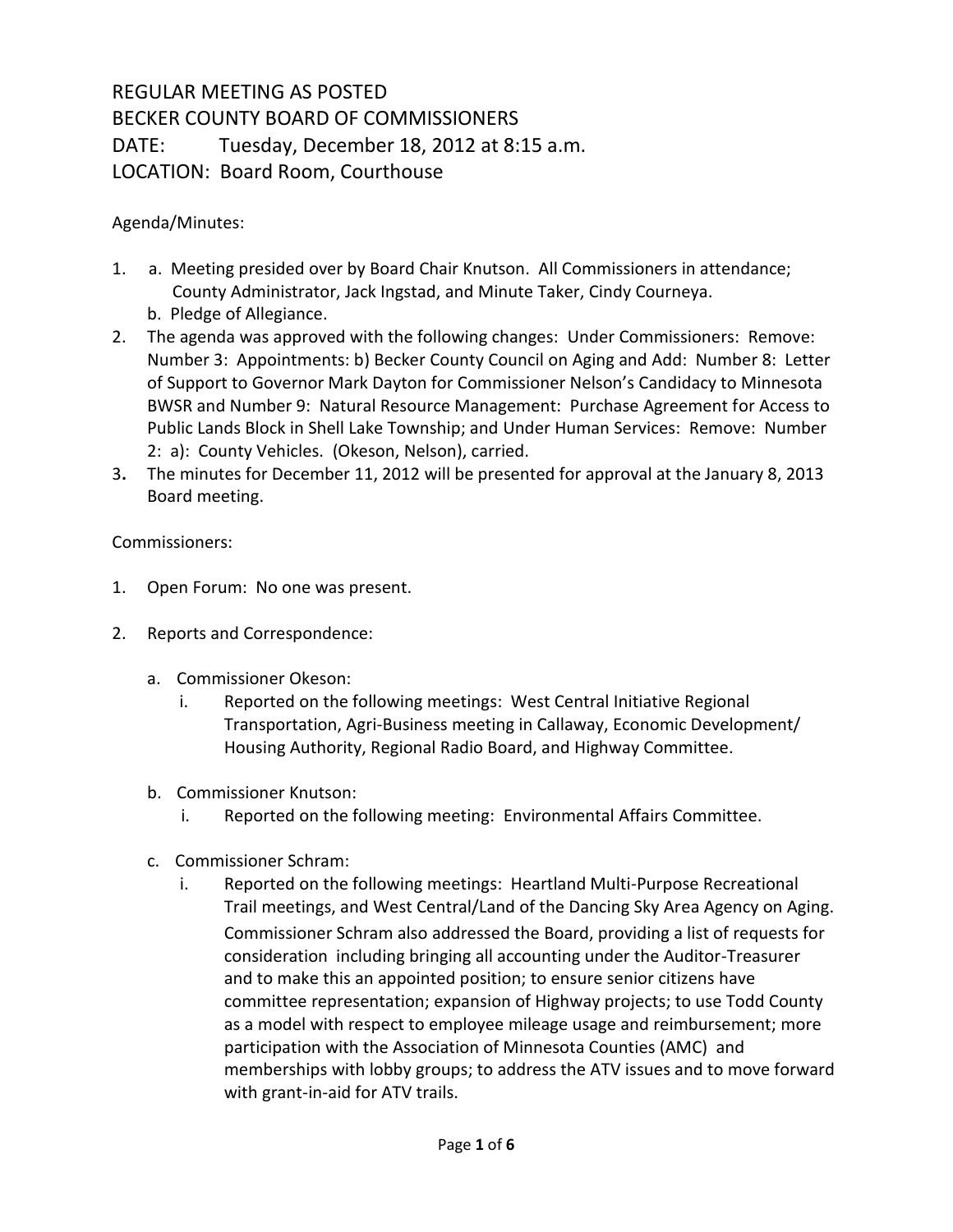- d. Commissioner Nelson:
	- i. Reported on the following meetings: Economic Development/Housing Authority, Information Technology (IT), Zoning Ordinance Review Committee, and Highway Five-Year Plan meeting.
- e. Commissioner Skarie:
	- i. Reported on the following meetings: Environmental Affairs Committee, State Community Health Services Advisory Committee (SCHSAC), and Lakeland Mental Health.
- 3. Appointments:
	- a. It was moved and seconded to appoint Brian Shepard as the interim Highway Department Head, and to approve his pay scale at Step 9 of the C51 Band and Grade. (Okeson, Nelson), carried.
	- b. It was moved and seconded to appoint Shelly Stowman and Terry Kalil as members of the Lake Agassiz Regional Library Board (LARL), with each serving a three-year term. (Okeson, Nelson), carried.
	- c. It was moved and seconded to appoint Jim Kaiser to the Planning Commission. (Nelson, Okeson), carried.
	- d. Gary Larson spoke in support of the appointment of Jim Kaiser to the Planning Commission. He also requested that the Board use Mr. Kaiser's credentials as a model to measure against candidates when considering and making future appointments.
- 4. Commissioner Salaries: Resolution 12-12-2H:
	- a. It was moved and seconded to approve Resolution 12-12-2H, to establish the Commissioner's salaries for 2013, with the amounts staying the same as 2012, at an annual salary of \$22,137, with the Board Chair receiving \$600 more at \$22,737, and with an increase in per diem to \$60 for assigned committee meeting attendance, other than regular Commissioner meetings. (Nelson, Schram), carried.
- 5. Elected Official Salary Setting: Resolution 12-12-2I:
	- a. It was moved and seconded to approve Resolution 12-12-2I, to approve the salaries for 2013 for the elected county officials (Recorder, Auditor-Treasurer, and Attorney), as outlined in said resolution. (Okeson, Schram), carried.
- 6. Board Meeting Dates for 2013: Resolution 12-12-2B:
	- a. It was moved and seconded to approve Resolution 12-12-2B, to replace Resolution 12-11-2C, to establish the Becker County Board of Commissioner's meeting schedule for 2013, and to include the Highway Road Tour for September 17, 2013, and that Resolution 12-12-2B is considered an official posting of these meetings. (Nelson, Skarie), carried.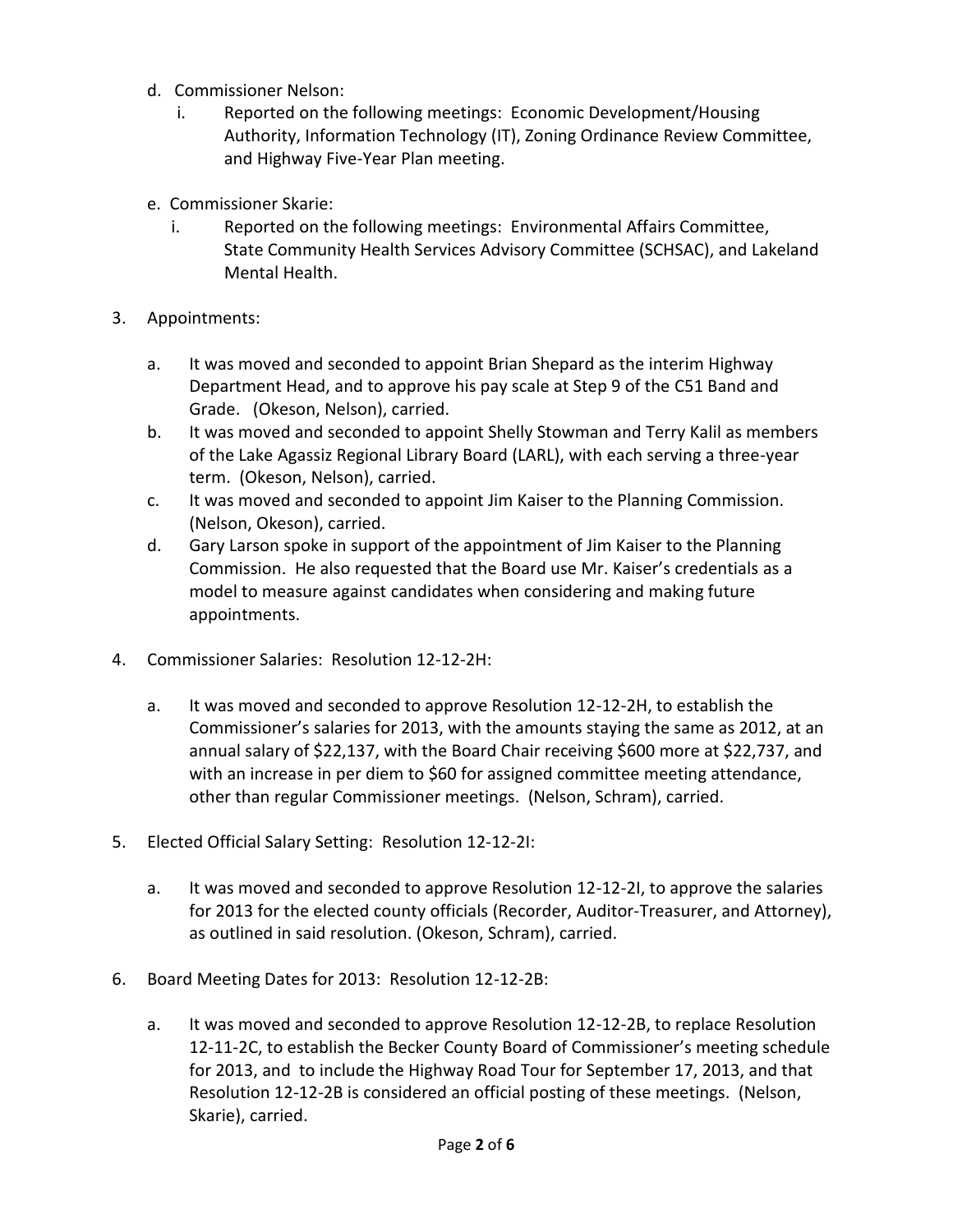- 7. Memorandum of Agreement (MOA) with the University of Minnesota Extension:
	- a. It was moved and seconded to approve the Agreement with the University of Minnesota Extension to provide Extension programs locally and to employ Extension Staff, at a rate of one (1) full-time 4-H Program Coordinator for Becker County, effective January 1, 2013 through December 31, 2015. (Nelson, Okeson), carried.
- 8. Letter of Support to Governor Mark Dayton, for Commissioner Nelson's candidacy to the Minnesota Board of Water and Soil Resources (BWSR):
	- a. It was moved and seconded to approve unanimously, a letter of support to Governor Mark Dayton, for Commissioner Nelson's candidacy on the Minnesota Board of Water and Soil Resources (BSWR) and to encourage Commissioner Nelson's appointment to BWSR. (Schram, Okeson), carried. It was noted that there will be no expense to the County.
- 9. Natural Resource Management: Purchase Agreement for Access to Public Lands Block in Shell Lake Township: Marty Wiley presented:
	- a. It was moved and seconded to purchase Parcel Number 28.0138.000, from Mr. Mark Erickson, by the end of year 2012, for access to public lands in Shell Lake Township, at a purchase price of \$92,000, plus closing costs, and to authorize Natural Resource Management Director, Marty Wiley, to complete and sign the necessary paperwork, on behalf of the County, following a review by the County Attorney's office. (Nelson, Schram), carried.

Auditor-Treasurer: Ryan Tangen presented:

1. Licenses and Permits: There were none.

Finance Committee: Ryan Tangen presented:

- 1. It was moved and seconded to approve the Regular Claims, Over-90 Day Claims, and Auditor's Warrants (Tuesday Bills):
	- a. Over 90-Day Claims:
		- i. Essentia Health-St. Mary's in the amount of \$905.00 due to inmate cost recovery process.
		- ii. Mountain Motors in the amount of \$210.00 due to timing of work.
		- iii. Sanford in the amount of \$798.00 due to inmate cost recovery process.
		- iv. Sanford in the amount of \$641.00 due to inmate cost recovery process.
		- v. Schultz Garage and Bus Company in the amount of \$65.00 due to misplaced invoice.
	- b. Auditor's Warrants (Tuesday Bills):
		- i. 12/11/12 in the amount of \$54,720.60.

(Skarie, Nelson), carried.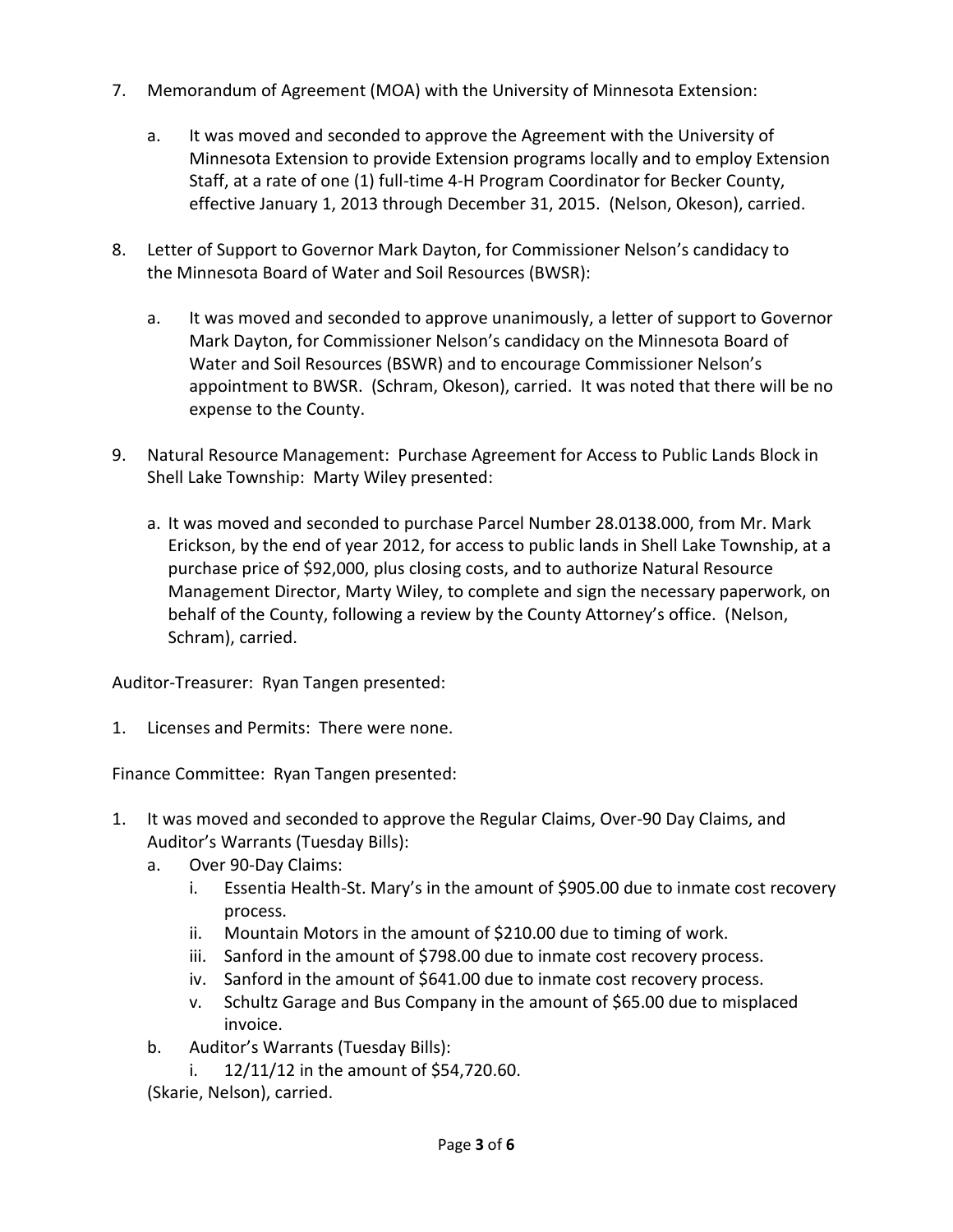- 2. It was moved and seconded to approve the replacement of carpet for the Veterans Service Office and to accept the low quote from Detroit Paint and Glass, to include the purchase now for carpet, base, and adhesive, at an estimated cost of \$1,923. (Schram, Nelson), carried. It was noted that this does not include the cost of labor for removal, disposal, and installation, which will be done after January 1, 2013.
- 3. Vanguard Cama System: Ryan Tangen and Steve Carlson presented:
	- a. It was moved and seconded to approve the purchase of Computer Assisted Mass Appraisal (CAMA) Software from Vanguard, at a cost of \$166,815 over a five-year period, and to continue to pay for the contract with ACS for the maintenance of the CAMA USA system, at a rate of \$12,500 annually, for a total of \$50,000 through 2016, and with funding through the Property Records Enhancement Fund. (Schram, Skarie), carried.
- 4. It was moved and seconded to accept the Cash Comparison and Investment Summaries for September, October, and November 2012, as presented. (Nelson, Okeson), carried.
- 5. It was moved and seconded to authorize the Finance Committee to meet on December 31, 2012, to approve claims to be paid, with these claims presented to the Board of Commissioner's on January 8, 2013, for final approval. (Okeson, Skarie), carried.
- 6. It was moved and seconded to approve Resolution 12-12-2G, to adopt the categories for GASB 54 Fund Balance Commitments with estimated amounts, as outlined in said resolution, and with final amounts being determined after year-end activities are completed. (Schram, Okeson), carried.
- 7. It was moved and seconded to authorize the transfer of funds for Highway (\$2,700,000), Recreation (\$175,000), General Fund (-\$1,025,000) and Human Services (-\$1,850,000). (Schram, Nelson), carried.
- 8. It was moved and seconded to approve Resolution 12-12-2F, to adopt and approve the Final Fiscal Year 2013 Budget, as presented. (Schram, Okeson), carried.

Assessor: Steve Carlson presented:

- 1. It was moved and seconded to approve the abatement for:
	- a. PIN #37.0136.000 in Wolf Lake Township for the amount of \$66.00, as the owner had the house burnt down by the Fire Department on 11/21/2010. (Skarie, Schram), carried.

Environmental Services: Steve Skoog presented:

- 1. It was noted that a public meeting was held during the Board meeting on Tuesday, December 11, 2012 on the proposed Solid Waste Management Ordinance, with three persons providing public comments. Board Chair Knutson allowed for any additional comments or questions from the public at this time and there were none. It was moved and seconded to approve Resolution 12-12-2A, to approve and adopt Becker County Solid Waste Management Ordinance Number 19, as presented, and to replace the existing Solid Waste Ordinance dated November 13, 2001. (Skarie, Schram), carried.
- 2. It was moved and seconded to approve the Waste Haulers Licenses for 2013, as presented, and contingent upon them providing the necessary documentation. (Okeson, Schram), carried.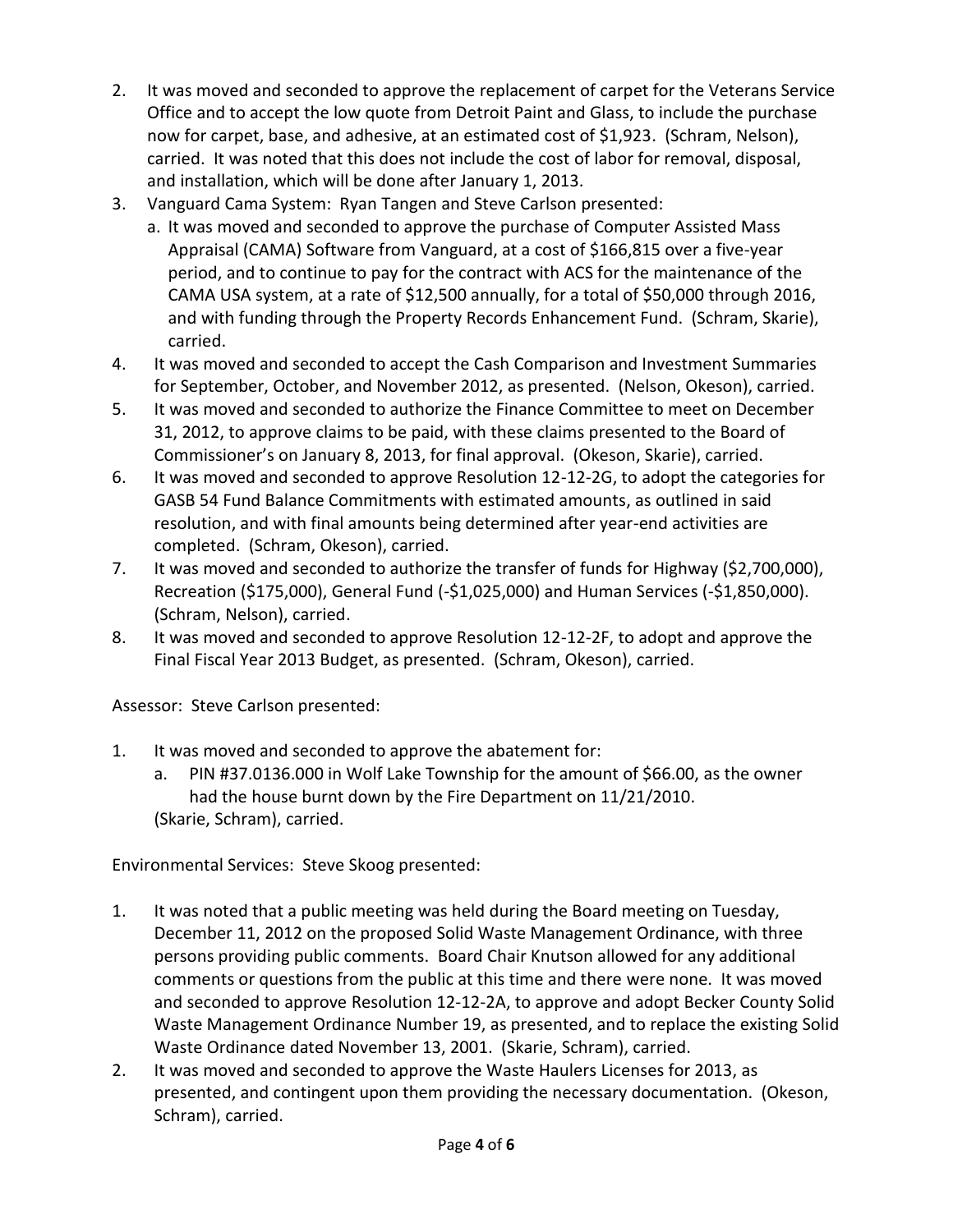Wild Rice Watershed District Report: Duane Erickson, WRWD Manager, presented:

1. Duane Erickson provided a report on the Wild Rice Watershed District, and noted that currently the most interest is with the Becker Dam. He requested direction and focus from the Board of Commissioners. Commissioner Nelson noted there are no easy solutions, that water quality issues will become greater and it will come down to talking to landowners.

State of the County Address: Board Chair Knutson presented:

1. Board Chair, Commissioner Larry Knutson presented the State of the County Address, highlighting a year of change for Becker County with a new Sheriff, County Assessor, County Administrator, Natural Resource Manager, and soon to be new board member, along with a new Highway Engineer in the first part of the new year. He also spoke of the challenges and projects the County faced over the year and thanked the Management Team and Board Members for meeting these challenges and gave a special thank you to the employees for their part in providing quality service to Becker County. In closing, he thanked Commissioner Gerry Schram for his dedicated service to Becker County, presenting him with a plaque in recognition of his service, and welcomed Commissioner-Elect, Ben Grimsley. Commissioner Gerry Schram thanked everyone for their support and reminded the Board to continue working hard on the issues facing Becker County.

The meeting recessed for a Holiday Tea and Farewell/Open House, in honor of Commissioner Schram.

Human Services: Nancy Nelson presented:

- 1. It was moved and seconded to remove from the Human Services agenda: Under Number 3: Grant Acceptance: a): Maternal Infant and Early Childhood Home Visitation. (Nelson, Okeson), carried.
- 2. It was moved and seconded to approve the waiver renewal agreement with Barbara Van Offeren for adult foster care and adult respite services, and the agreement for waiver services with Lakes Homes for foster care, residential care and respite services. (Skarie, Nelson), carried.
- 3. It was moved and seconded to approve the agreements, as presented, with Rural Minnesota CEP, Inc.; Title IV-D Cooperative Agreement between the Minnesota Department of Human Services, Becker County Attorney and Becker County Sheriff; Lakeland Mental Health Center; and the Becker County Workshop lease agreement with the Becker County Economic Development Authority (EDA). (Schram, Skarie), carried.
- 4. It was moved and seconded to approve the payment for a Case Works Server, with the cost split equally between Becker, Otter Tail and Clay Counties, and with a cost to Becker County of \$36,853.75. (Skarie, Schram), carried.
- 5. It was moved and seconded to accept the Human Services reports for Adult Services, Child and Family Services, Community Health, Financial Services, and Transit. (Nelson, Okeson), carried.